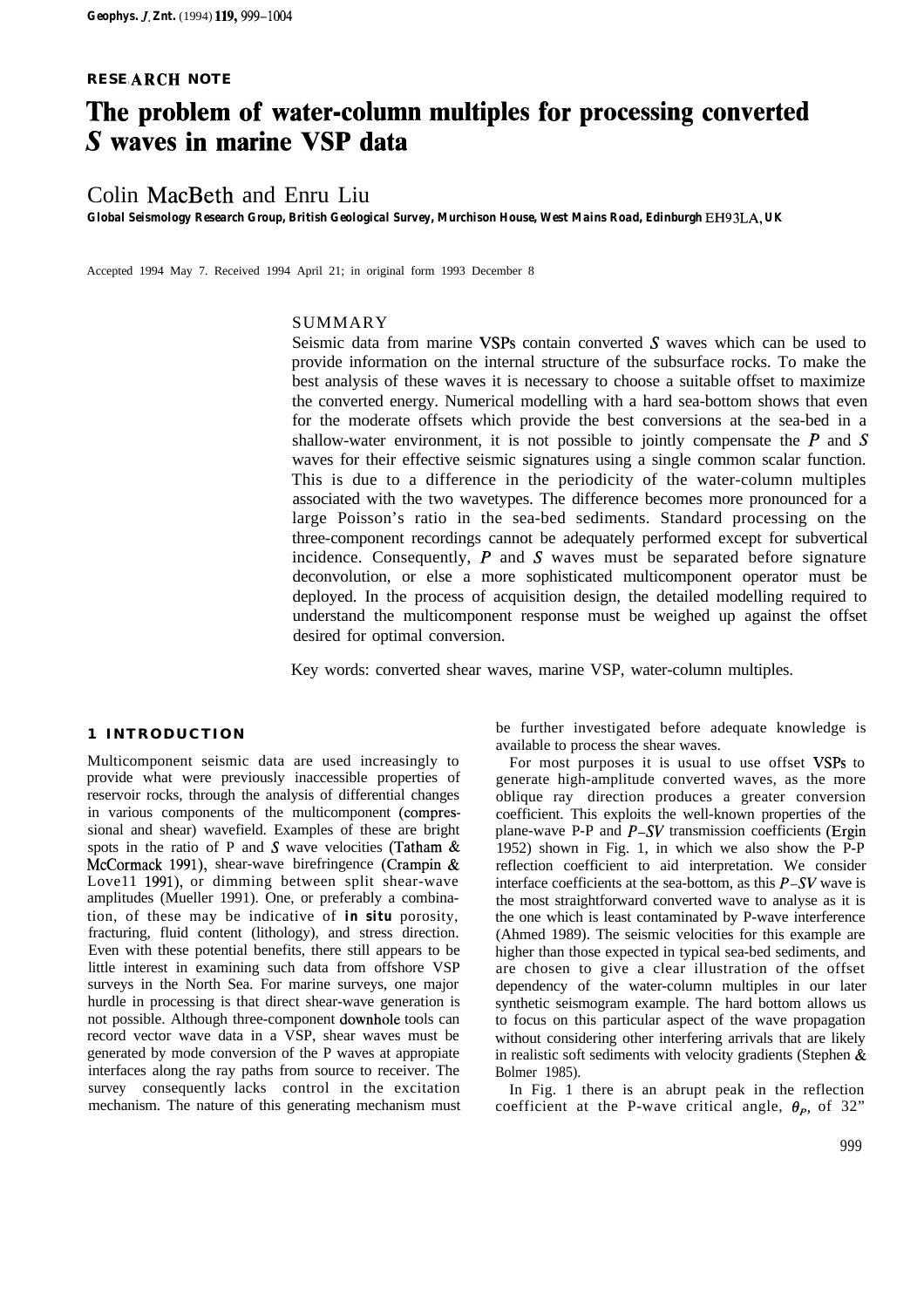

Figure 1. Downgoing plane-wave reflection and transmission coefficients for *P* waves incident from above a water-solid interface. The solid medium has  $\alpha = 2.77$  km s<sup>-1</sup>,  $\beta = 1.60$  km s<sup>-1</sup> and a density of 2.3 g  $cm^{-3}$ . Solid and open triangles mark the critical angles for *P* waves and S waves in the lower medium respectively.

 $(\theta_P = \sin^{-1} (\alpha_1/\alpha_2))$ , where  $\alpha_1 = 1.5$  km s<sup>-1</sup> and  $\alpha_2 =$  $2.77$  km s<sup>-1</sup> are the P-wave velocities in the water and solid respectively). This sharp rise is expected from ray theory as this is the direction at which total internal reflection of the *P* wave takes place. There is a sharp decline as critical angle is exceeded, where *SV* waves that had abruptly vanished, reappear with a change in phase and stronger than before. Beyond the critical angle, the downward-propagating *P* waves in the solid are absent and exist as evanescent waves at the interface, but there is a strong converted shear wave which accounts for the decline in the *P-wave* reflection coefficient. The converted *SV* amplitude falls rapidly at a second critical angle,  $\theta_s$ , of 70° ( $\theta_s = \sin^{-1}$  ( $\alpha_1/\beta_2$ ), where  $\beta_2 = 1.60 \text{ km s}^{-1}$ , at which the **SV** energy becomes evanescent and there can be no further rays propagating into the solid medium. The first critical point determines the offset beyond which optimal conversion should be achieved. If *SV* waves can be observed beyond this angle, they are minimally contaminated by the P-wave coda and are likely to be large in amplitude. At vertical incidence there is no **SV** wave conversion for a plane horizontal interface.

This behaviour appears well understood for a variety of sea-bottom conditions, the optimal conversion point varying between 30" and 50" for the softer marine sediments in the North Sea, which can be readily accommodated in the design of VSP studies. However, a complete optimal acquisition design must also take into account the ease of processing the recordings, and hence other undesirable wave behaviour which serves to complicate the seismic records. One of these complications is the reflection of the acoustic radiation emitted by the airguns at the water surface and the sea-bed. The effective seismic signature is thus composed of a primary wavelet, ghost reflection, and ensuing multiple bounces in the water column. This signature is a sensitive function of ray direction and frequency (Parkes & Hatton 1986), and is likely to be particularly important for shallow-water regions such as the North Sea. Thankfully standard procedures are available for deconvolving the effective seismic signature in most cases, as either a deterministically or a statistically derived function,

with a consequent reduction of the water-column multiples and simplication of the P-wave data. Although the effects of these water-column multiples have been extensively studied, their influence on converted waves has not been fully documented. This is particularly crucial as split shear waves (carrying anisotropic information) have polarizations and time-delays which may be easily distorted by interfering multiples from different events. Although it is of considerable benefit to processing if a single common source function could be applied to the entire wavefield, is this justified for converted waves? To answer this more fully we must obtain an understanding of the nature and generation of the converted *SV* waves through numerical modelling.

#### **2 SYNTHETIC SEISMOGRAM MODELLING**

Converted shear waves are examined by constructing full-wave synthetic seismograms using the reflectivity method (Kennett 1983; Taylor 1991), which is similar to earlier algorithms used to compute synthetic seismograms for offset VSPs by Stephen (1977). These computations allow us to examine the medium's response to a point explosive source in a shallow-water layer, and how it relates to the ideal plane wave reflection and transmission coefficients of Fig. 1. Fig. 2 shows the geometry of the numerical model, where we have attempted to simulate typical physical parameters encountered in the North Sea. The explosive source is positioned 3 m below the surface of a 50 m thick water layer. The underlying solid medium is isotropic with seismic velocities and density representing an average of those properties from a range of sea-bed materials, being identical to those used in Fig. 1 (density is 2.3 g cm-"). Three-component geophones are positioned 800 m below the sea-bed, and varied in horizontal offset between 25 m and 2 km to simulate various offset VSPs. The range of P-wave ray directions from these offsets is from 4" to 67" for the *P-W* path, providing good coverage of the conversion behaviour in Fig. 1. In marine VSP experiments it is usual to employ an airgun, or an array of airguns, generating acoustic radiation which covers a wide bandwidth with a roughly flat amplitude spectrum from several hertz to several hundred hertz. However, due to attenuation in the shallow sediments and underlying layers, the final recorded peak frequency of the S waves is usually around 20 Hz, with the *P* waves having a maximum at 40 Hz. Consequently, wavelets with peak frequencies of 10, 20 and 40 Hz are chosen for the modelling.

Figure 3 shows the resultant radial and vertical component recordings. Fig. 4 is for the same model parameters, but with the water-column multiples inhibited so that the move-out of the individual arrivals in the seismic response may be used as a reference for Fig. 3. The gross characteristics of the waves in Figs 3 and 4 are in agreement with the expected behaviour from the plane-wave interface coefficients in Fig. 1. At normal incidence the shear conversion is zero, increasing with offset in tandem with the decrease in the transmitted P-wave energy. The amplitude variations for the transmitted *P-P* wave do not mirror the variations in Fig. 1 exactly, as the ray path subtends a set of near-vertical ray angles in the water layer. . A small proportion of P-wave energy is still visible on both components as the critical angle for the *P-P* ray path is not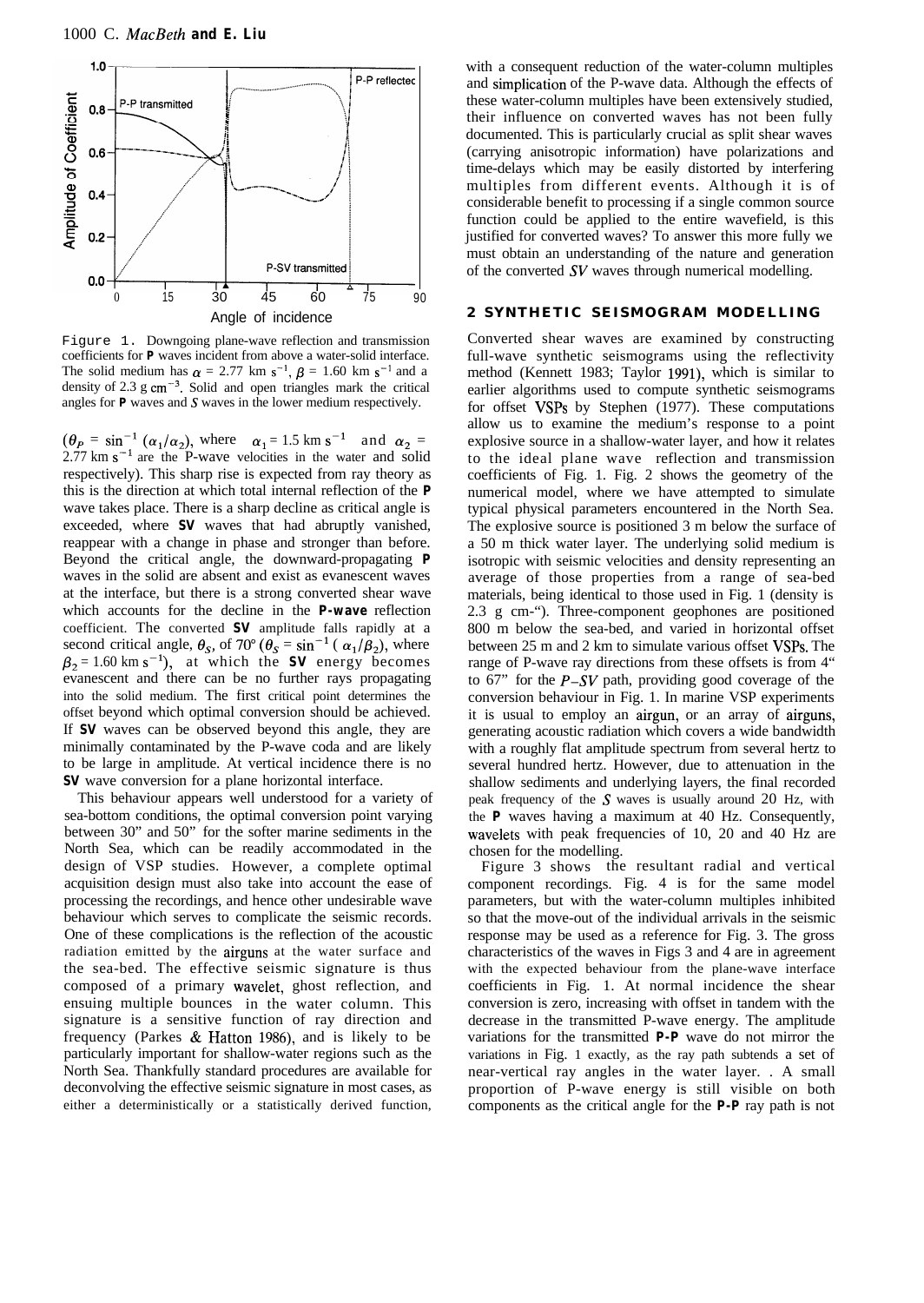

Figure 2. Acquisition geometry used in the numerical modelling to simulate a range of converted wave behaviour. An explosive source is positioned 3 m from the free surface of a waterlayorm thick. Fifteen geophones are positioned at offsets of 25, 50, 100, 1.50, 200, 300, 400, 500,600, 800, 1000, 1250, 1500, 1750 and 2000 m, a common depth of 850 m.



Figure 3. Radial- and vertical-component synthetic seismograms from numerical calculations based on the reflectivity method, for three different wavelet peak frequencies of 10, 20 and 40 Hz. Traces show true relative amplitudes, being normalized by the maximum vector amplitude for the entire trace set. Solid arrowhead marks the S wavelet which is optimally converted. Solid triangle marks the offset at which *P* waves in the converted **P-SV** path exceed the first critical angle of incidence sin-' $(\alpha_1/\alpha_2)$ . The frequencies correspond to a wavenumber  $(k)$  × layer thickness (d) of 2.1, 4.2 and 8.4.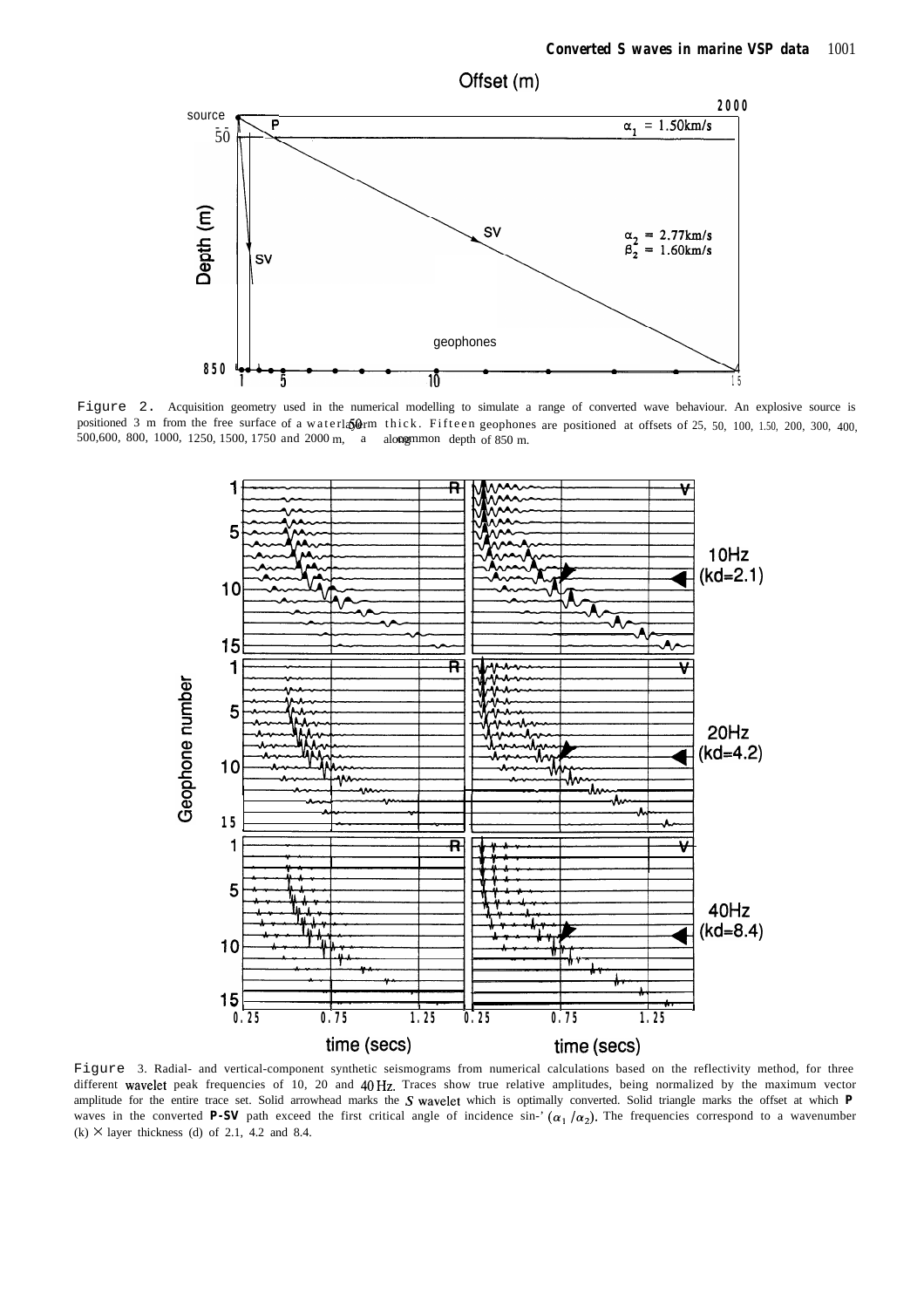

Figure 4. Radial- and vertical-component synthetic seismograms from numerical calculations based on the reflectivity method. The model is identical to that used for Fig. 3, except that the multiples in the water layer have been mathematically suppressed by setting the downgoing P-wave reflection to zero. Notation and normalization as in Fig. 3.

exceeded, even at 2 km offset (several degrees difference). An interesting effect occurs at the lowest frequency.<br>The converted S-wave amplitude reaches a maximum close Multiples are visible for the **P** waves only near nor The converted S-wave amplitude reaches a maximum close Multiples are visible for the *P* waves only near normal to the first critical angle, and then falls gradually due to incidence, where the S-wave amplitude is low. Bey geometric spreading. The P-waves in the water layer for critical offset of 600 m (geophone 9) there is little sign of the this P-S ray path exceed the first critical angle after an multiple arrivals, and the wavelets appear simple, being offset of 600 m (geophone 9). The periodicity of the comparable with those in Fig. 4. The reason for this is that converted S waves generated by the multiply reflected P the multiples have a period much smaller than the seismic waves in the water column decreases for larger offsets, and period and cannot be distinguished by the broad seismic for the 10 and 20 Hz waves actually become short coda. In pulse. As the frequency of the waves increases, the multiples contrast, the P-wave multiples remain fairly consistent in become more evident. This is a direct consequence of the periodicity as the **P-P** ray path subtends a smaller range of lower frequency and the reduced multiple period due to the angles closer to normal incidence. Fig. 5 illustrates this increasing offset. The amplitude and width of the pulses behaviour, showing that for converted S waves the water may, however, increase due to this overlap. It sho layer segment is more oblique, so that there is a reduction in noted that the seismograms in Fig. 4 are generated from the the multiple spacing (Parkes & Hatton 1986). This effect is model of Fig. 2 with the downgoing reflection suppressed, strongly dependent upon  $V_p/V_s$  in the solid, which but the free-surface reflection present, so that similar determines the ray directions and the overall behaviour of vertical dipole wavelets are used for comparing both cases. the interface coefficients. Fig. 6 shows calculated periodicity As the sea-bottom is considered to be isotropic in this for the water-column multiples for the *P-P* and *P-SV* particular study, the resultant particle motions for *P* and S waves as a function of offset, and the exacerbating effect of a waves are linear. The phase shifts in the transmission larger  $V_P/V_S$ . Although these curves are model dependent, coefficients do not affect the motion in the sagittal plane, the behaviour is expected to be similar for other seismic only the shape of the wavelets. This would n velocities. **and a set of the contract of the contract of the contract of the contract of the contract of the contract of the contract of the contract of the contract of the contract of the contract of the contract of the** 

incidence, where the S-wave amplitude is low. Beyond a may, however, increase due to this overlap. It should be only the shape of the wavelets. This would not be true for an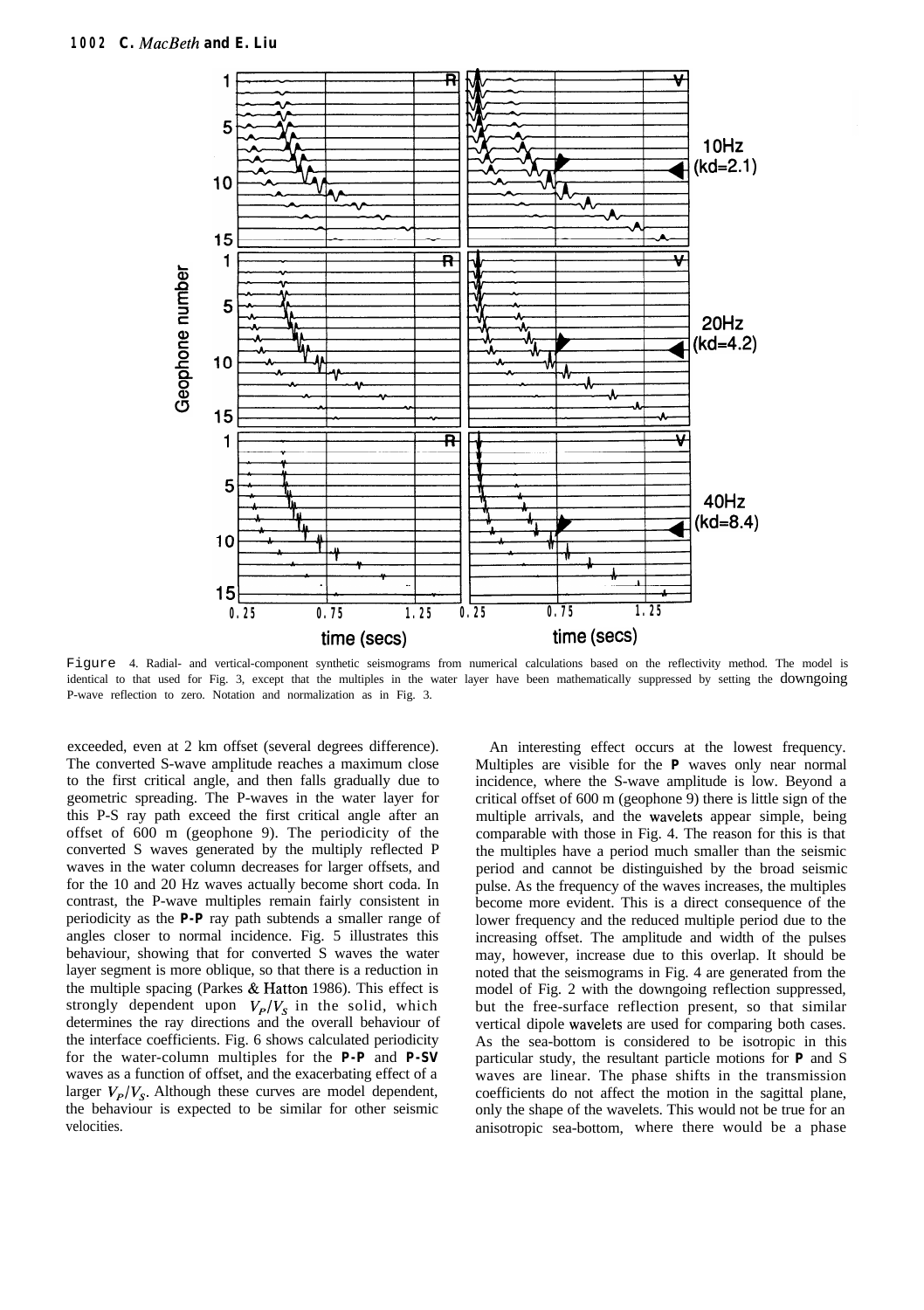

Figure 5. Illustration of different ray paths for: (a) transmitted *P* waves and (b) converted *SV* waves, which account for the observed change in the effective source signature of these two wavetypes.



Figure 6. Periodicity of water-column multiples for direct *P* wave (solid the an converted SV-wave arrivals (dashed line for  $V_P/V_s$ of 1.73 and dotted line for  $V_p/V_s$  of 3.0).

difference between the conversion coefficients or the different split shear waves.

### **3 IMPLICATIONS OF RESULTS**

Converted S waves are difficult to analyse as they are masked by the presence of P-wave multiples and an

### *Converted S waves in marine VSP data* **1003**

effective source signature which is sensitive to the peak frequency of the source, the acquisition geometry and the velocity model. These unfortunate conditions challenge analysis procedures designed to estimate wavefield parameters sensitive to anisotropy of the sub-bottom layers. To improve the converted waves to ensure accurate analysis of polarizations and time-delays between split shear waves, it is desirable to increase the signal-to-noise ratio in these waves by optimal acquisition design and to eliminate the inevitable multiples which appear in their effective signature by suitable processing. Unfortunately, optimal conversion, which occurs at ray directions beyond the first critical angle in Fig. 1, also marks the direction for which there are dramatic changes in the periodicity of the water-column multiples associated with the S waves due to refraction. This variation is understandably more pronounced than that commonly observed for *P* waves, and therefore presents problems for a common signature deconvolution. The disparity is more pronounced for a larger ratio between *P*and S-wave velocities (1.73 is assumed in this work). Although the behaviour of the converted waves is governed by the ratios of the *P* and S velocities in the media on each side of the interface, we expect this conclusion to be applicable to a wide range of models.

For the offsets shown in our synthetic example, multiple reduction schemes based on a vertically incident *P* wave would be satisfactory for the *P-P* transmission. However, even at relatively near offsets of less than 600 m it is not possible to use a common source function to compensate *P* and S waves for the VSPs of interest to shear-wave analysis. This means that conventional processing may be incorrectly applied to three-component VSP recordings, and can contaminate S waves by imposing a different effective source signature, complicating the waveforms and rendering them uninterpretable. The safest procedure for preserving the multicomponent response is therefore to separate the wavetypes before deconvolution. However, decomposition into *P* and S waves is a major processing step as these waves do not appear as distinct linearly polarized signals for anisotropic media, and special filters must be employed to separate without distortion. An alternative strategy is to use more sophisticated techniques which model the complete multicomponent operator, accommodating both *P* and S waves by accurate numerical modelling, from which a suitable inverse operator can be designed. This scheme would rely upon a detailed knowledge of the source function and elastic properties of the near-surface, and this is already a requirement of many standard schemes for deconvolution. Another approach is suggested, if energy at sufficiently low frequencies is recorded, for which it appears unnecessary to deconvolve the S waves, as the reduced period multiples combine with the broad direct wavelet to form a single simple wavelet. This may provide a way of obtaining effective and directly interpretable shear-wave measurements at offset.

#### **DISCUSSION AND CONCLUSIONS**

Multiples in shallow-water environments such as the North Sea produce well-known intrinsic complications in the effective seismic signature, dependent upon the reflection coefficients at the sea-surface and sea-bed, the water